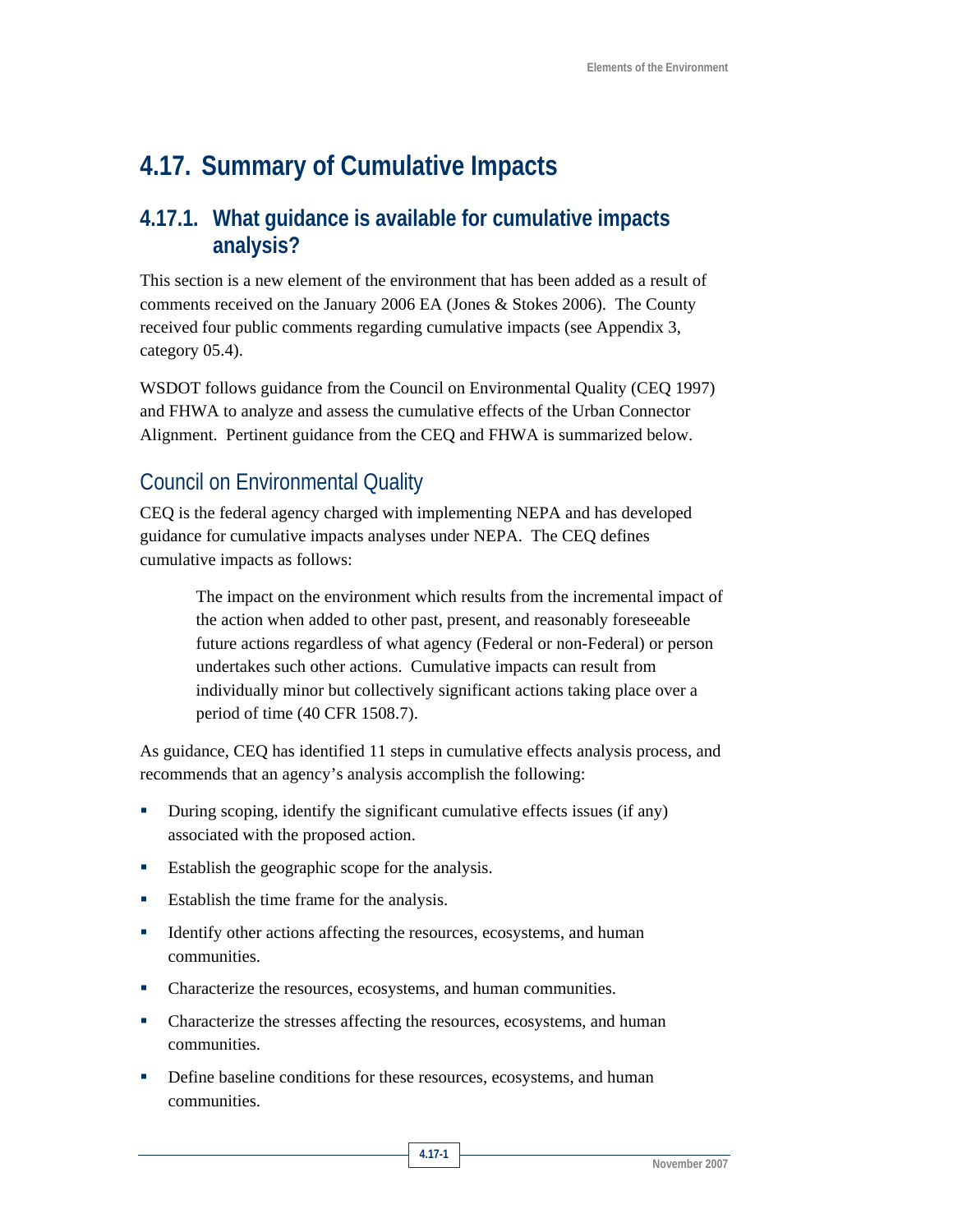- Identify cause-and-effect relationships between human activities and resources.
- Determine the magnitude and significance of cumulative effects.
- Modify or add alternatives to avoid, minimize, or mitigate significant cumulative effects.
- **Monitor the cumulative effects of the proposed project and adapt management.**

Cumulative effects can be positive as well as negative, depending on the environmental discipline (e.g., air quality, fisheries, etc.) being evaluated. It is possible that some environmental disciplines can be negatively and others positively affected by the same proposed project. Most cumulative effects analyses identify varying levels of beneficial and adverse effects depending on the environmental discipline and the specific actions.

# Federal Highway Administration

Per FHWA guidance, a cumulative impact analysis is discipline-specific and generally performed for the disciplines directly or indirectly affected by the action under study. However, not all of the disciplines directly or indirectly affected by a project will require a cumulative impacts analysis. Disciplines to be addressed should be determined on a case-by-case basis in the NEPA process. Disciplines that are not directly or indirectly affected do not need to be studied for cumulative effects.

## **4.17.2. What is the scope of the cumulative impact analysis?**

As previously noted, not all disciplines require cumulative impacts analysis. For the Urban Connector Alignment, cumulative impacts are not expected for Noise. The rationale for this conclusion is provided below.

#### **Noise**

The traffic noise analysis presented in Section 4.11 evaluated cumulative traffic increases because the peak-hour traffic volumes used for the noise predictions were derived from the regional transportation model that accounted for future regional land use changes and construction of reasonably foreseeable regional roadways. Therefore, additional evaluation of cumulative traffic noise impacts is not warranted.

Disciplines addressed in this cumulative impacts analysis include geology and soils, groundwater, floodplains, wetlands, wetlands, streams, vegetation and wildlife, land use and displacement, transportation, air quality, and cultural resources.

## **4.17.3. What is the time period and geographic scope of this analysis?**

Potential cumulative impacts of the proposed Urban Connector Alignment are examined in relation to a study area that includes Bigelow Gulch, Orchard, and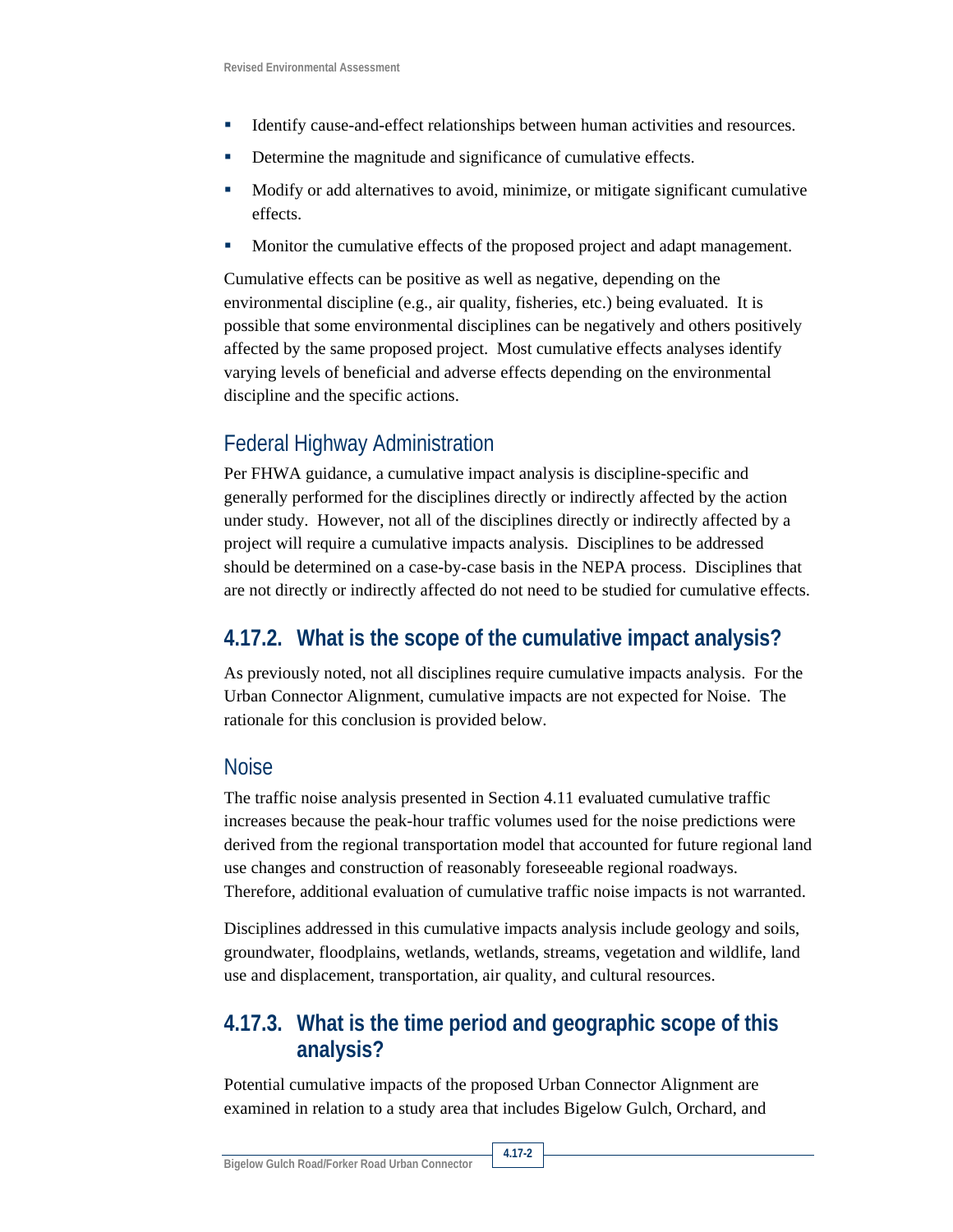Pleasant Prairies, the Forker Road and Progress Road area within the City of Spokane Valley, and along the slopes south of Bigelow Gulch Road (Figures 1-1 and 1-2).

This cumulative impacts analysis addresses the major actions within the project area from the perspectives of historic patterns (from the 19th century to present day) and 2025, the end of the planning period of the proposed action.

### **4.17.4. What is the history of the study area?**

Beginning in the late 1800s, land was cleared for farming and homes. Fruit orchards became a predominant agricultural crop. Homesteaders also planted cereal crops, potatoes, and vegetables. The agricultural uses of the land changed and evolved particularly with the introduction of irrigation and irrigation districts (Axon et al. 2001). The production of grasses was introduced during the 1940s; by the 1950s, much of the prairie was reportedly planted in grasses (Axon et al. 2001). In the Bigelow Gulch drainage, vegetables were important and productive crops (Highberg 1978).

Much of the landscape in the study area changed incrementally with the changes in agricultural practices. Forests were cleared and grasslands were converted to agricultural uses, particularly in the areas of productive loess silty loam soils. The steeper terrain and areas less suitable for farming on the western and eastern ends of the project area primarily maintained in natural vegetation. With the development of irrigation, outwash soils in the Forker Road and Progress Road area were farmed for a variety of vegetables, fruit trees, grains, and alfalfa (Donaldson and Giese 1968).

These actions resulted in loss of large areas of various native cover types, conversion of native cover types to monocultures and fragmentation of large expanses of cover types. All of these activities likely reduced biodiversity of plants and animals. The historical impacts on forest, wetlands, streams, and wildlife are typical for the Spokane County area. Clearing of forestland through logging and agricultural activities occurred throughout the area, and the development of agriculture in the region routinely included modification of wetlands, soil drainage and stream channel conditions to improve land for crop production.

Currently, dominant uses in the study area continue to be agriculture and low-density rural residential areas, with some areas of suburban and urban development. In recent years, urban development has occurred in the Forker Road and Progress Road area, adjacent to Argonne Road and Walnut Road, and along much of north side of the Spokane River.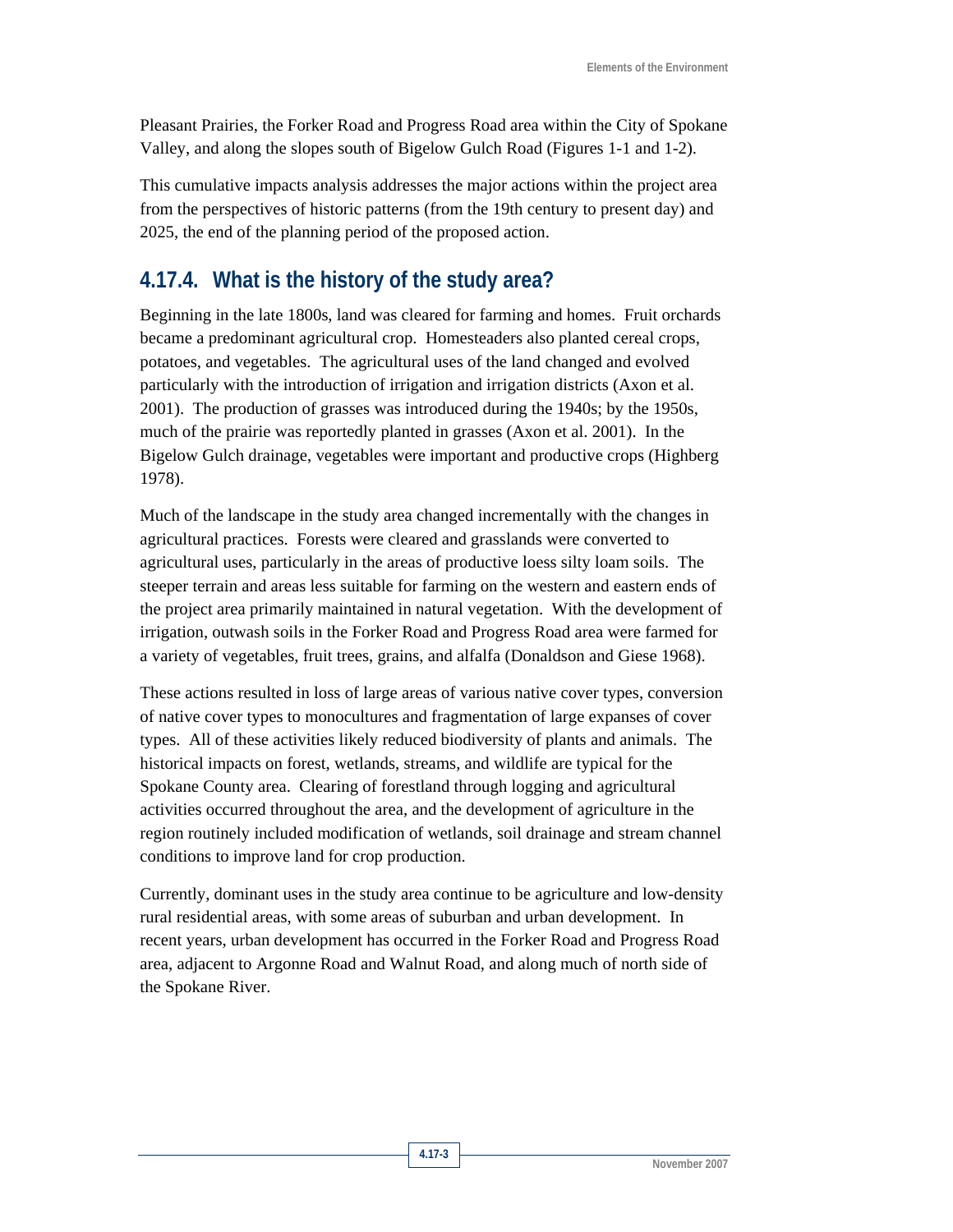## **4.17.5. What other projects were considered in the cumulative impacts analysis?**

To be considered in this cumulative impact analysis, other development projects must be located adjacent or close to the Urban Connector Alignment project area. The projects must also be reasonably foreseeable, typically meaning that the project is planned, approved, and funded. Specific projects considered in this cumulative effects analysis are described below:

- Development of the North Spokane Corridor. Lane configuration would vary by segment. The assumption is for four-lanes each direction from I-90 to the Freya Interchange, three-lanes each direction from the Freya Interchange to U.S. 2 Interchange, and two-lanes each direction from U.S. 2 Interchange to U.S. 395.
- Widening of I-90 to six lanes from North Sullivan Road to the Idaho State line. The project will involve adding one additional lane (general purpose) in each direction.

Environmental documentation in the form of a NEPA Final Environmental Impact Statement (EIS) (WSDOT 1997) and the Final Supplemental EIS (WSDOT 2002b) and associated Records of Decisions, was prepared for the North Spokane Corridor. Portions of the project have been constructed or are currently under construction. Impacts and mitigation measures for the project were defined in those documents.

Environmental documentation for the I-90 widening project is based on the I-90/Four Lakes to Idaho State Line NEPA EIS (WSDOT 1989). A re-evaluation of the environmental impacts of each of the remaining phases of the project will be performed as a part of the design process. Construction of the Sprague Avenue to Argonne Road widening phase was completed in 2001 and Argonne Road to Sullivan Road phase completed in 2005 (WSDOT 2007c).

## Other Cumulative Changes

In addition to the projects identified above, it is anticipated that development of properties within the project areas and east of Spokane will continue to occur on an incremental basis consistent with adopted local policies, regulations, and allowable uses. While no specific projects have been identified, it can be assumed that new residential, industrial, and commercial development will occur at locations and at densities allowed under existing zoning and land use regulations. To accommodate this development, municipal and private water purveyors may expand water distribution systems within currently designated water district boundaries. Cumulatively, this future private development would result in changes in land use patterns and likely contribute to impacts on the natural and built environment.

As part of the environmental review associated with the ongoing comprehensive plan update, Spokane County will be analyzing the cumulative impacts of land use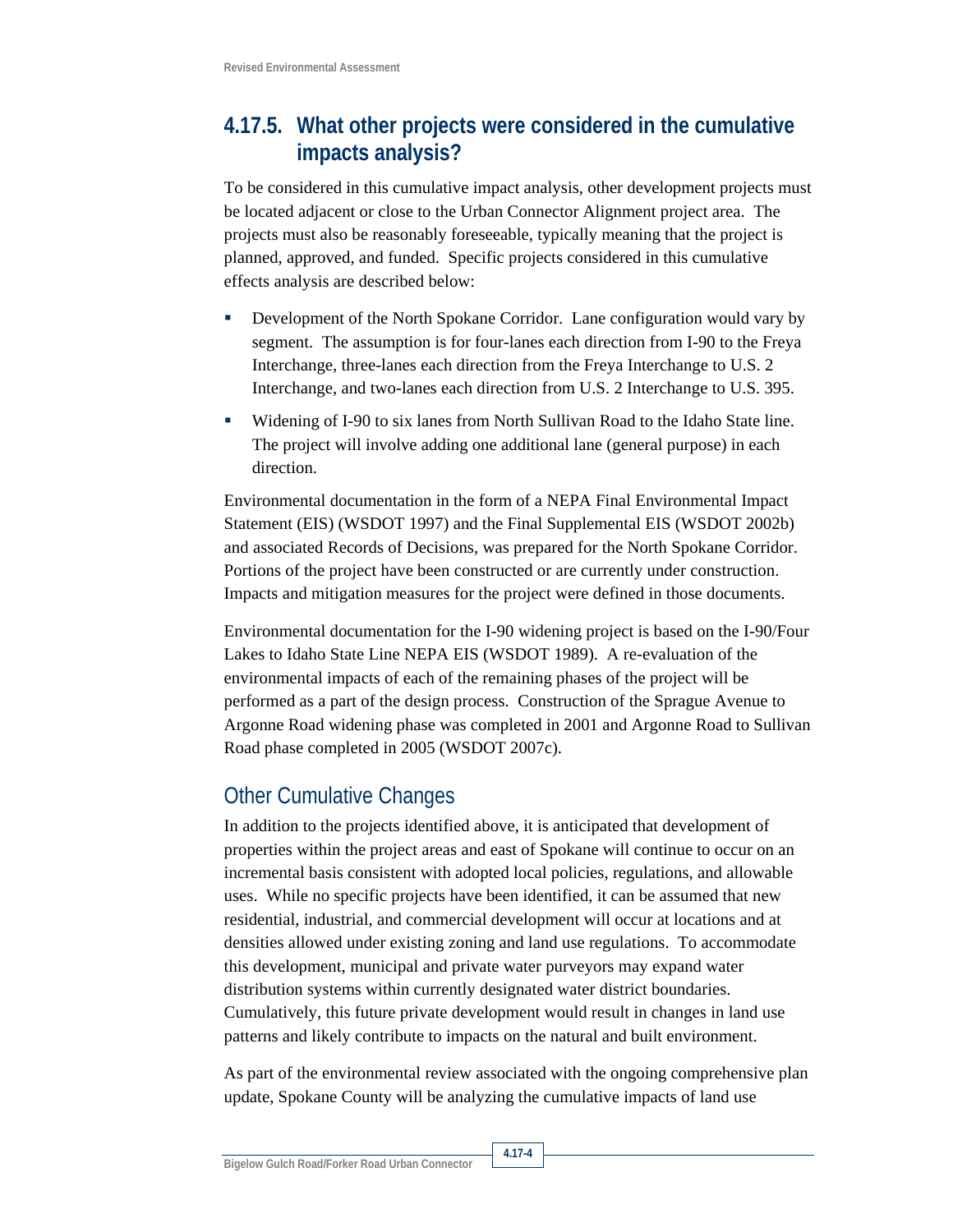designations and zoning, including municipal UGAs. As a standard practice, the County annually considers potential changes to land use designations as part of its GMA Comprehensive Plan amendment process.

As with all development, there would be changes to the natural environment including removal of vegetation, changes in local topography and soils, increases in impermeable surface area and stormwater runoff, and incremental changes to surface water drainage systems and wetlands. Land use changes may also result in changes to existing development patterns, housing, community cohesion, and other aspects.

The future development would be subject to requirements for environmental protection, including the need to treat and properly dispose of stormwater consistent with the regional stormwater management regulations, and compliance with the CAO.

# **4.17.6. What cumulative impacts are anticipated?**

# Geology and Soils

Over time, development of this proposal and other projects in the study area will change local soil profiles and modify local topography through cut and fill activities associated with construction. Portions of the Bigelow Gulch and North Spokane Corridor project areas contain erodible soils as identified by the County's CAO. Cumulative development activity could increase the potential for erosion as groundcover is cleared, soils are stockpiled, and filling/grading occurs.

Development practices consistent with the mitigation measures described in Section 4.1, *Geology and Soils,* would mitigate the potential impacts for this project. BMPs for slope stabilization were specified as mitigation for the North Spokane Corridor and I-90 widening projects. With these mitigation measures, the proposal is not expected to contribute to the potential for cumulative geology and soils impacts.

### **Groundwater**

The Bigelow Gulch project area as well as the North Spokane Corridor and I-90 are located above the Spokane Valley Rathdrum Prairie Aquifer, a designated solesource aquifer. Over the past two decades, sanitary wastewater and stormwater recharge have reduced the quality of water within the aquifer. Development of the proposal and the other projects will result in increased impervious surface area and stormwater runoff. Without proper stormwater controls, the projects could exacerbate existing groundwater quality concerns. Potential impacts could include discharge of pollutants to groundwater typically associated with highway runoff.

Development is regulated by Spokane County Critical Aquifer Recharge standards and Guidelines for Stormwater Management (Spokane County et al. 2005). The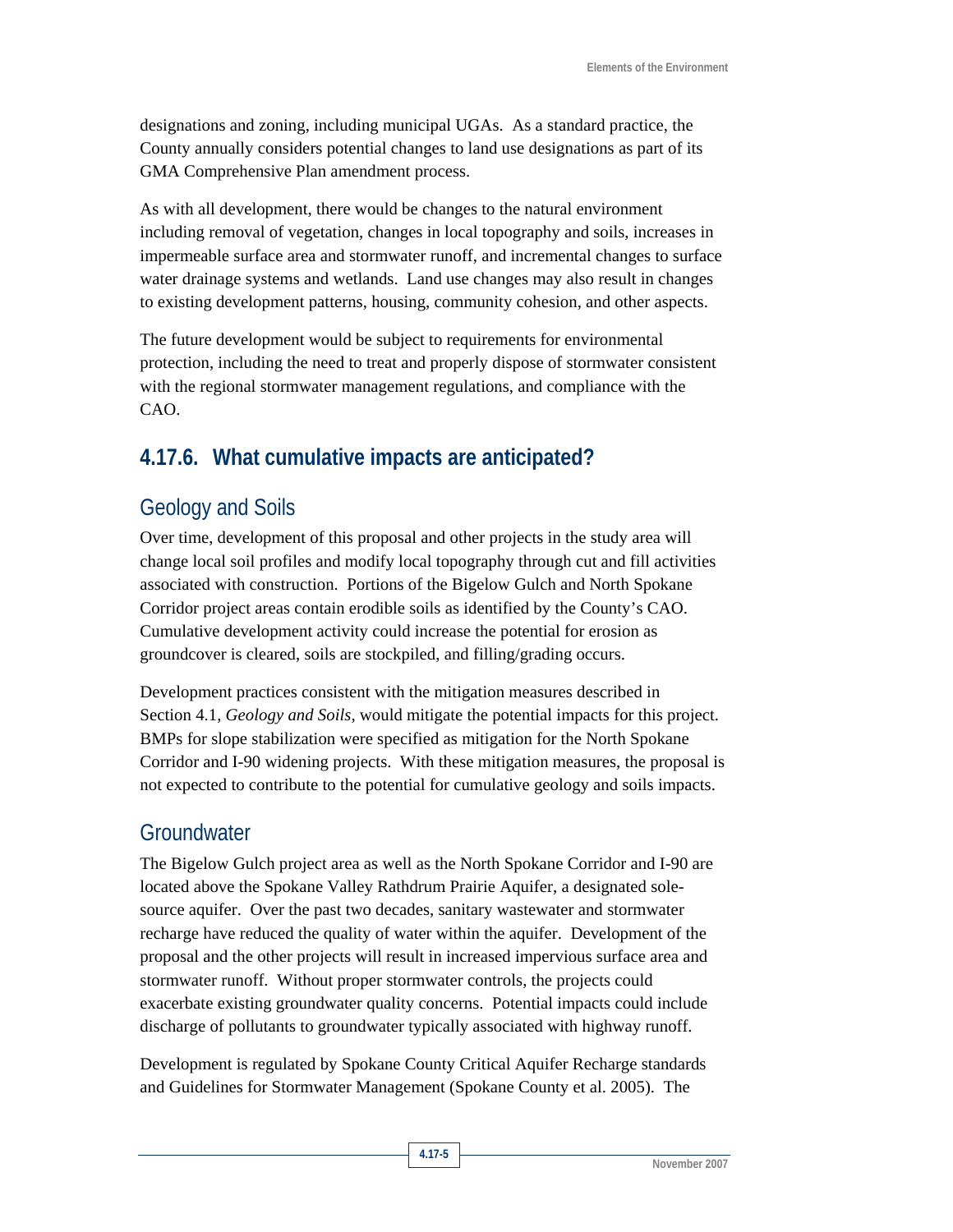guidelines address drainage problems and implement best management practices on a countywide and project level to avoid or reduce effects on water quantity and quality. Use of these measures will minimize the future risk to groundwater.

Stormwater generated from the North Spokane Corridor and I-90 widening projects will be directed to water quality and quantity treatment facilities prior to discharge. For both projects, WSDOT will coordinate with Spokane County to ensure that the proposed stormwater facilities meet requirements for discharge in a Critical Aquifer Recharge Area. The I-90 widening project would involve retrofitting existing stormwater systems (i.e., drywells) and installing pretreatment swales prior to infiltration to meet stormwater treatment requirements. Please refer to Section 4.2, *Groundwater,* for additional discussion of measures to mitigate potential groundwater impacts associated with the Bigelow Gulch project.

#### **Floodplains**

The proposed Bigelow Gulch project and the North Spokane Corridor project would involve construction within designated floodplains. Spokane County development regulations are intended to prevent alterations to the size of floodplains, control the duration of flooding, and protect floodplain functions such as water conveyance and storage. These projects would be subject to the County regulations, which ensure that construction would not decrease channel carrying capacity or increase the 100 year flood elevations by more than is allowed, thereby mitigating potential cumulative impacts. Please refer to Section 4.3, *Floodplains,* for an additional description of floodplain mitigation measures associated with the Bigelow Gulch project.

#### **Wetlands**

The Bigelow Gulch project area contains 16 wetlands, of which six could be impacted by construction of the proposed action. Neither the North Spokane Corridor nor the I-90 widening projects would require filling wetlands. At a cumulative level, impacts on wetlands could include loss of wetland area through wetland fill or changes to hydrology, loss of wetland vegetation, and decrease in habitat diversity.

The County's CAO will limit future cumulative impacts on wetlands. Where effects are unavoidable, mitigation as stipulated under federal, state, and local critical areas/wetlands regulations will compensate and replace for impacted wetlands. Please refer to Section 4.4, *Wetlands,* for discussion of wetland mitigation measures associated with the proposed Bigelow Gulch project.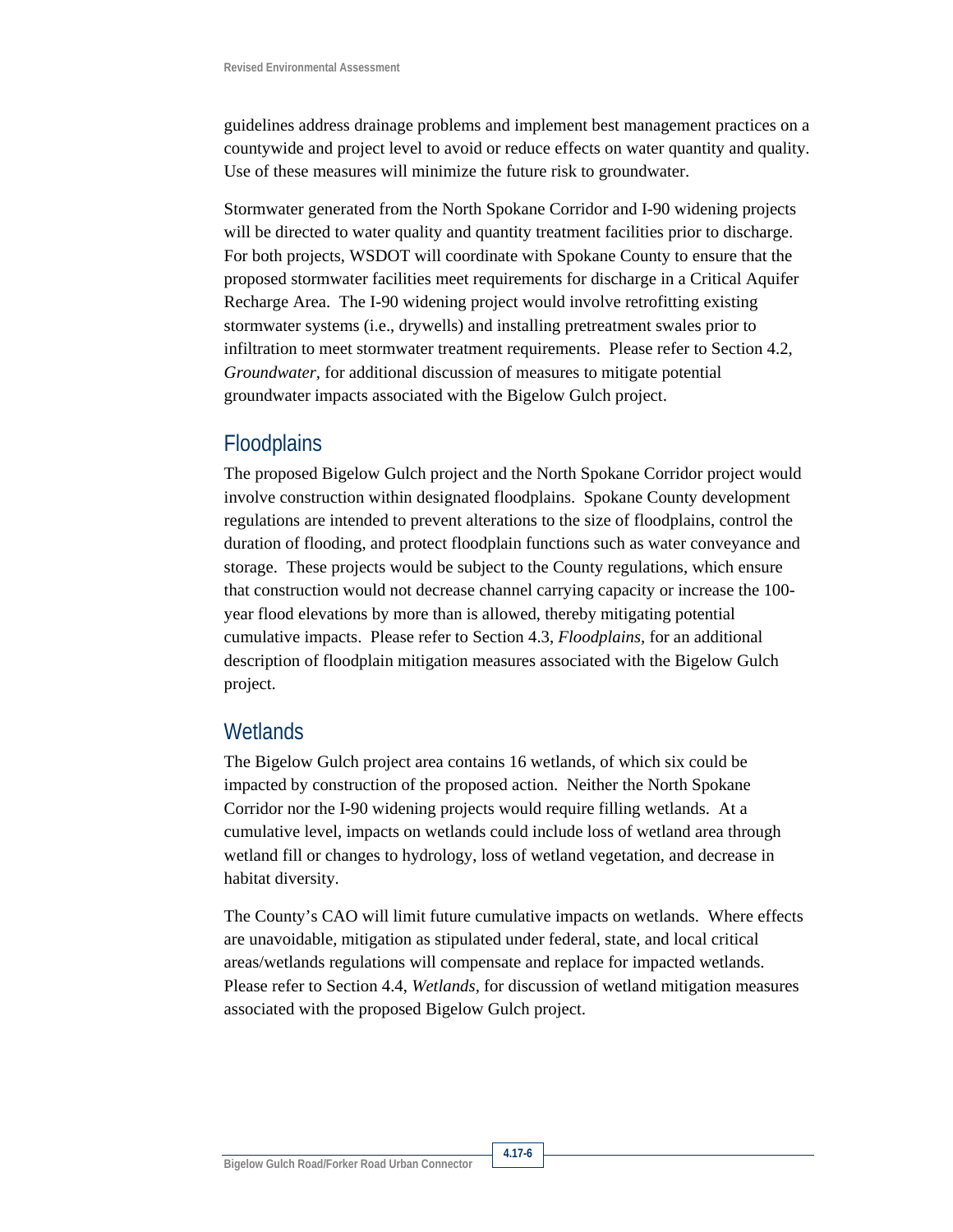#### Streams

The Bigelow Gulch project area contains streams, including 11 streams that could be impacted by construction of the proposed action. Construction of the North Spokane Corridor would require spanning the Spokane River while no stream crossings would be associated with the I-90 widening project. At a cumulative level, impacts on streams could include modification of stream channels, increased turbidity, increased risk of hazardous materials spills, and decreased water quality due to stormwater runoff. No anadromous fish occur in any of the streams or in the Spokane River.

In any future development, stream water quality would be protected by existing regulations and plans, including the draft Guidelines for Stormwater Management (Spokane County et al. 2005), Spokane County Code (SCC) Chapter 11.20 – Critical Areas, and SCC Chapter 9.14.185 – Erosion and Sediment Control. In addition, the stormwater detention and water quality treatment of runoff from the proposed Urban Connector Alignment will result in localized improvement to water quality; under current conditions, runoff directly enters streams without detention or treatment. Applying and maintaining similar treatment standards for other projects considered in this analysis should also prevent any negative cumulative effects to surface water including streams. Resident fish species would be protected using best management practices and timing of work in accordance with Hydraulic Project Approvals administered by WDFW. Please refer to Section 4.5, *Streams,* for additional discussion of stream mitigation measures associated with the proposed Bigelow Gulch project.

## Vegetation and Wildlife

The Bigelow Gulch project area as well as the North Spokane Corridor project area support a variety of plant communities and associated wildlife. Vegetation in the Bigelow Gulch project area include farmland and associated disturbed and grass areas associated with residential uses, and mixed forest (ponderosa pine) and shrub cover, and streams and associated wetlands occur within and adjacent to the Bigelow Gulch project area. Vegetation of the North Spokane Corridor includes disturbed urban, industrial, and commercial areas, riparian vegetation associated with the Spokane River, ponderosa pine forest, and farmland and grasslands and associated wildlife (WSDOT 1997). The I-90 widening project would occur within the existing right of way and not affect native vegetation and wildlife.

Cumulative impacts on vegetation communities and wildlife would include a removal of native and non-native vegetation in linear patterns, and the conversion of these vegetation communities to impervious surfaces, stormwater facilities, and vegetated areas within right of ways. Wildlife populations using these habitats would decline or wildlife use would be modified by the changes. Other cumulative impacts on wildlife could include modification to patterns of movement and travel, increased wildlife- vehicle collisions, light and glare impacts, and noise disturbance.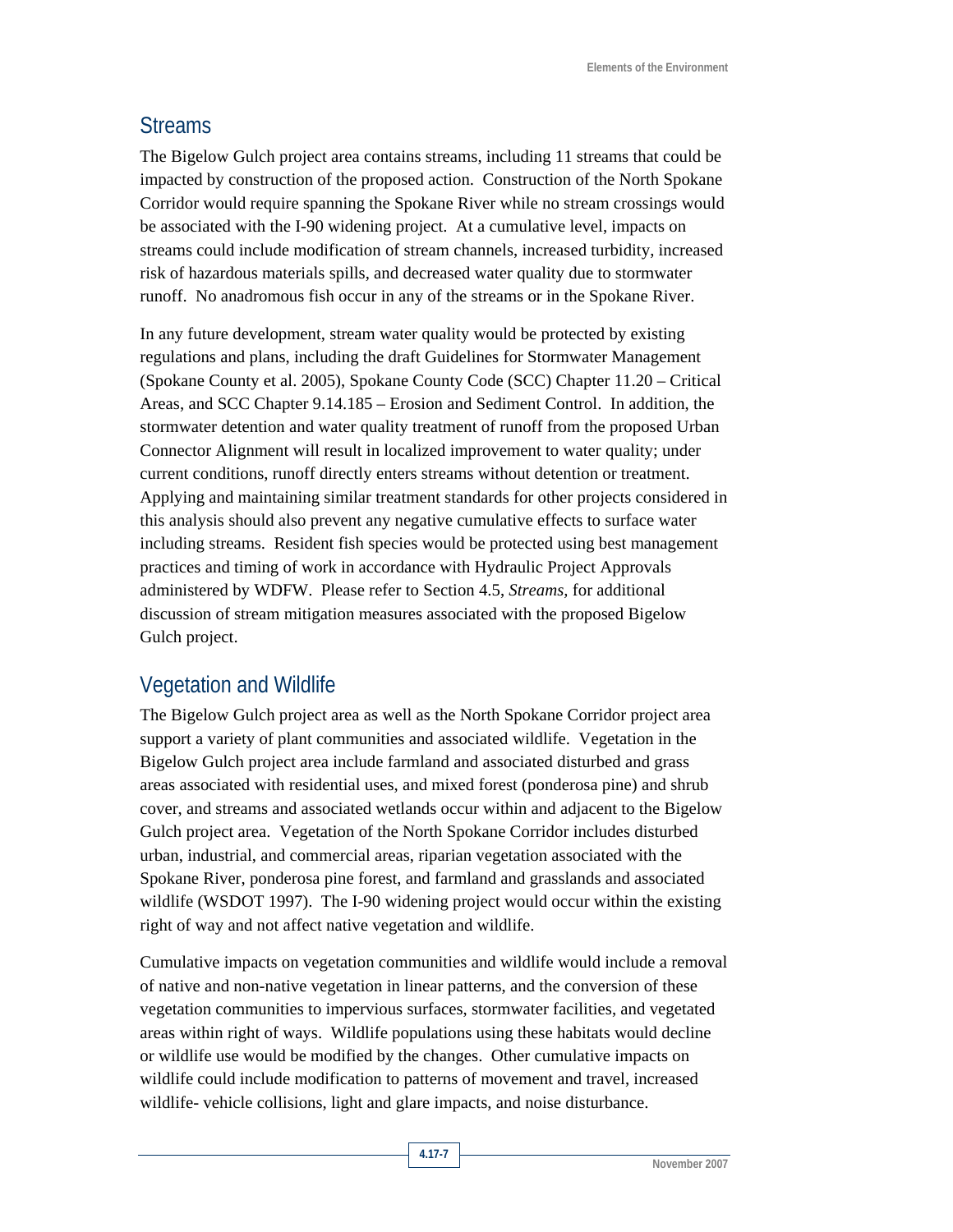### Land Use

The Bigelow Gulch project area and the North Spokane Corridor and I-90 widening project areas include a variety of land use patterns and land use and zoning designations. Based on current land use and zoning plans, residential development will be limited along the Bigelow Gulch corridor. Spokane County has designated this area as a rural residential zone and development is constrained by the County's policies and land use designations. The cumulative effect on land use patterns is likely to be minor unless the County changes land use designations to allow for more urban development in the area. There is, however, a potential of increased industrial and commercial development focused west of the Havana and Bigelow Gulch roads intersection (the western starting point of the corridor) and East of the North Spokane Corridor and Francis interchange. Land uses adjacent to the North Spokane Corridor include a variety of industrial, commercial, and urban and semi-rural residential uses that, over time, will transition or change with development of the North Spokane Corridor project. The construction of interchanges will improve access to industrial, commercial areas, thereby enhancing access and operational capability of business relying on truck transport. Improved access may also result in increased residential development. Improved accessibility would also increase the demand for public services (including schools), and the extension of public utilities.

I-90 is recognized as a Strategic Freight Corridor and a major commute and travel route for eastern Spokane County and North Idaho. The proposed widening project will accommodate the transport of freight and passenger traffic and will enhance operational capability of the industrial and commercial sector in the area.

At a cumulative level, future development projects may gradually and incrementally change the area to a more developed land use pattern in the rural areas which in turn could result in changed community character and changes in rural lifestyle, increased commercial development, increased population, and impacts on schools. Areas designated for urban uses will continue to transition and develop with improvements to access and operational efficiency.

The proposed Bigelow Gulch Road and North Spokane Corridor projects will result in housing relocations. Depending on the housing market at the time of property acquisition, this displacement could have a cumulative effect on supply of moderate and low-income housing in the Spokane area. Stage construction and right of way purchase will help offset the effect by spreading the relocation need over several years. The Uniform Relocation Assistance and Real Property Acquisition Policies Act of 1970 as amended will be implemented to ensure a fair and equitable process for the residents of the housing units that are to be purchased.

Farmlands are protected by Spokane County land use designations and zoning regulations. Cumulative effects of development on farmland are likely to be minor unless the County changes land use designations from agriculture to other uses in the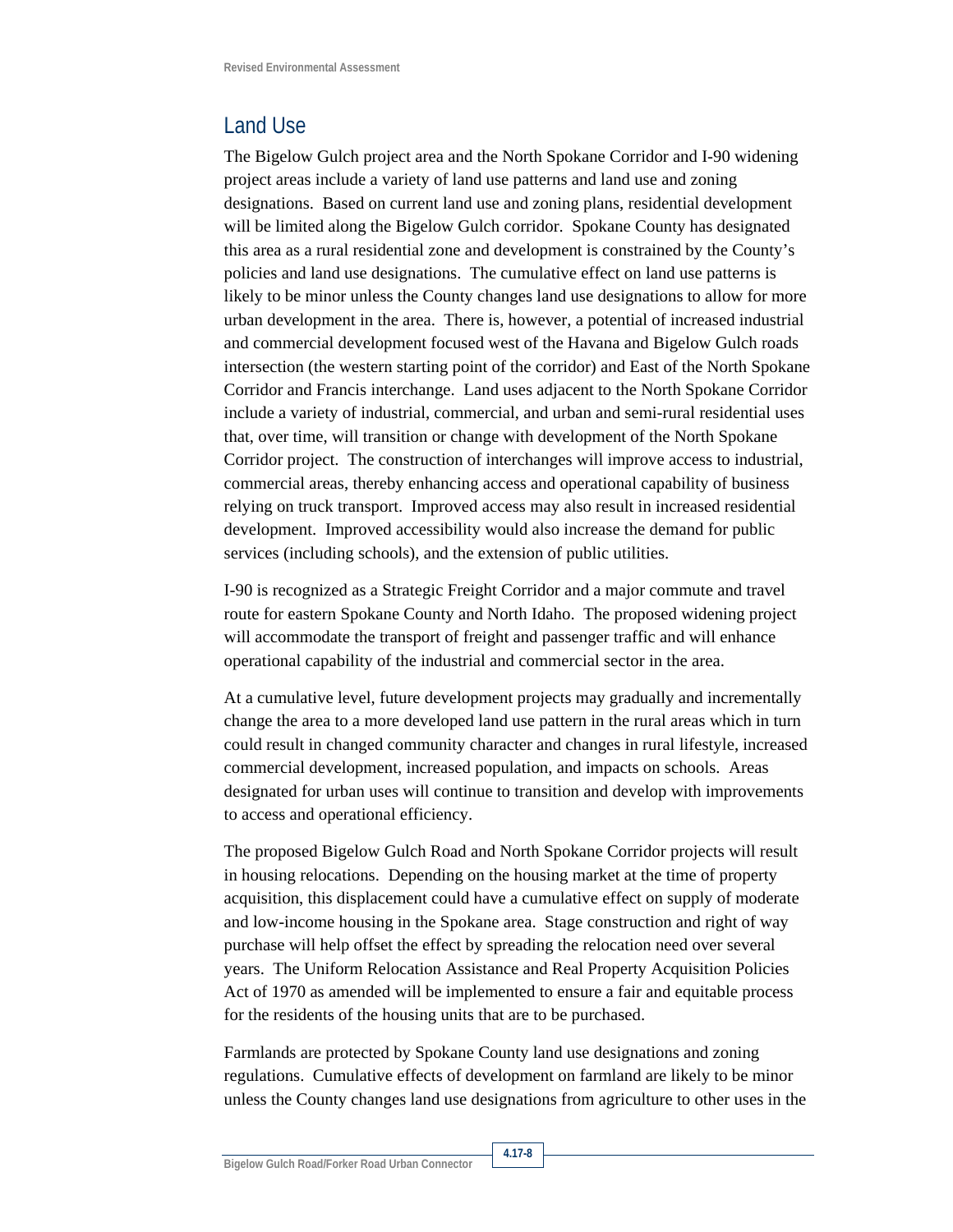study area. The County considers potential changes to land use designations annually as part of its GMA Comprehensive Plan amendment process.

#### Environmental Justice

The Bigelow Gulch project and the North Spokane Corridor project included an environmental justice analysis to determine if minority or low-income populations were disproportionately impacted by the projects. The I-90 widening project would occur within the existing I-90 right of way. Based on the environmental justice analyses, on a cumulative basis, the projects would not result in disproportionately high or adverse impacts on minority or low-income populations because the impacts would not be predominately borne by minority or low-income persons, and would not be appreciably more severe or greater in magnitude than the effect to non-minority and non-low-income populations.

Relocations would be accomplished in accordance with the Uniform Relocation Assistance and Real Property Acquisition Policies Act of 1970, as Amended.

# Social and Economic Elements

The Bigelow Gulch, North Spokane Corridor, and I-90 widening projects would result in varying degrees of social and economic cumulative impacts. The effects of the projects on community cohesion may include splitting communities, isolating or separating portions of a neighborhood or separating residents from community facilities or services. The construction of roadways would result in the physical separation of some residences or changes in patterns of travel and access within neighborhoods.

Construction of the projects may also result in greater demand for public services (schools, parks, public utilities, and social services) in response to residential development.

The acquisition of land for right-of-way would displace businesses (North Spokane Corridor) and residences, resulting in a loss of property tax revenue, with relocation of displaced land uses to other sites within the Spokane area. Where permitted by City and County Comprehensive Land Use Plans, increases in intensity of land uses in the vicinity of North Spokane Corridor interchanges would increase property value and the tax base in those areas. Over the long term, the projects are not expected to have a significant impact on overall property tax base.

### **Transportation**

All transportation analyses conducted for the proposed Bigelow Gulch project, North Spokane Corridor, and I-90 widening project reflect cumulative conditions. This means that future conditions analyzed under projected 2025 conditions take into account traffic expected to occur from regional growth, regardless of whether or not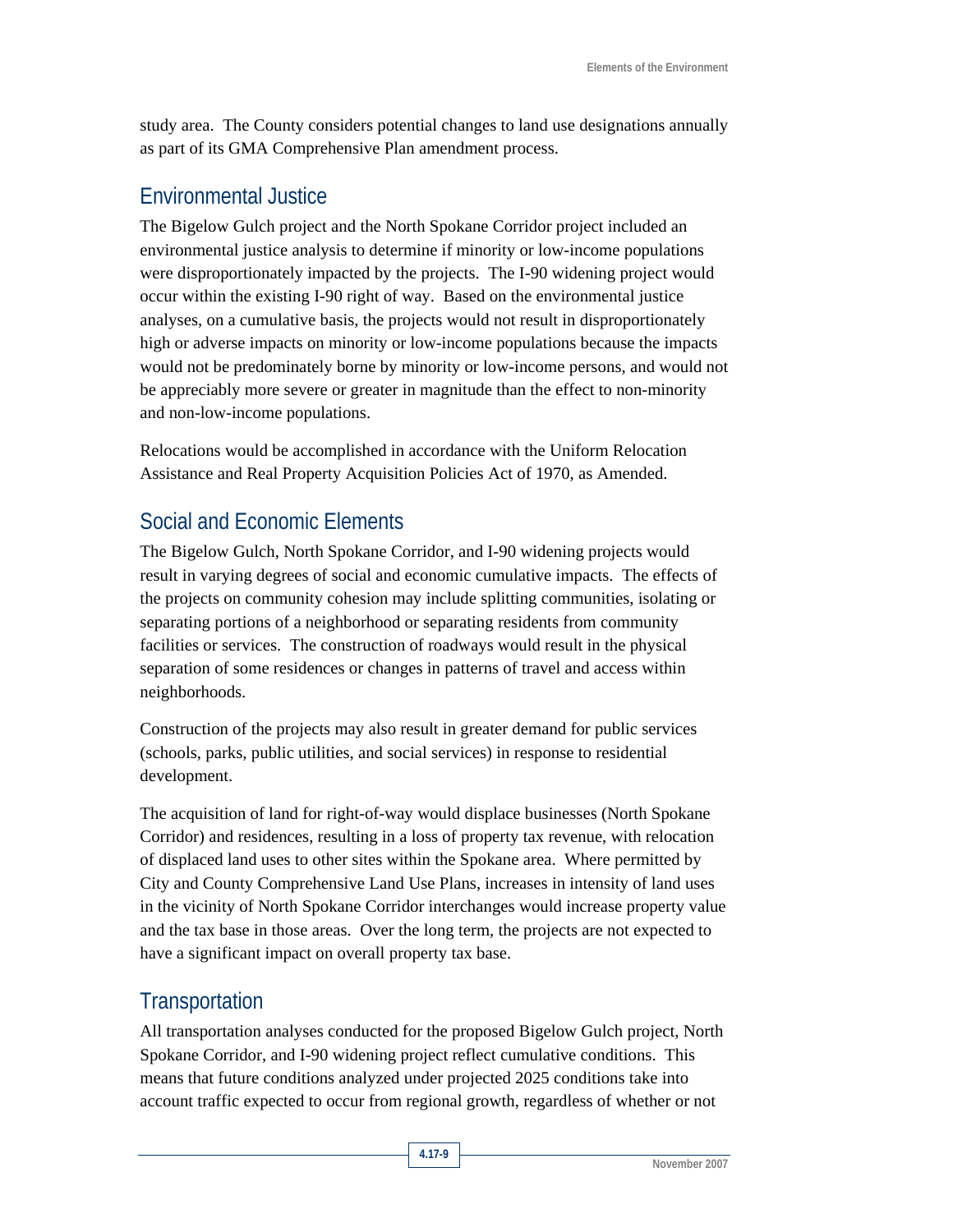the proposed action is implemented. This provides for a more realistic projection of traffic under future conditions. If traffic were analyzed without taking into account the cumulative effect of future development and regional traffic growth, the overall traffic projected under future conditions would be underestimated.

#### Air Quality

The air quality analyses conducted for the proposed Bigelow Gulch project, North Spokane Corridor, and I-90 widening project reflect cumulative conditions. Data used in the analyses are based on air quality information from SRTC and based on cumulative air quality conformity assessment conducted by the SRTC on its regional transportation plan, a plan that accounts for public transportation improvement projects as well as future private development and growth.

The proposed Bigelow Gulch project and the North Spokane Corridor and I-90 widening projects will add roadway capacity and, as a result, decrease congestion and improve traffic flow. It is likely that the cumulative impact of these improvements would incrementally improve air quality in the study area. At a cumulative level, no mitigation measures are necessary. Please refer to Section 4.10, *Air Quality,* for project specific mitigation measures associated with the proposed Bigelow Gulch project.

#### Visual Quality

The Bigelow Gulch project area as well as the North Spokane Corridor and I-90 project areas would be subject to changes in the visual landscape from construction of the proposed actions. These projects would introduce or increase the presence of "built" features into the local landscapes. The cumulative impact of these changes would be to incrementally add to the urbanizing trend in the Spokane area. The visual impacts would be partially mitigated through the use of design techniques such as contour grading, planting native trees, shrubs, and grasses, and structural treatments to harmonize with the transportation corridors.

### Parks and Recreation

No state or county park or recreation facility is found in the Bigelow Gulch project area; however the project would remove portions of recreation fields at the East Valley Middle School. The proposed action would improve safety for bicyclists using the proposed roadway. The North Spokane Corridor project would take 5,663 square feet of Your Place Park (City of Spokane) for the right of way. No parks would be involved in the I-90 widening project.

As mitigation for the North Spokane Corridor project impacts, WSDOT would extend the Your Place Park to the west and provide 10,163 square feet of park area as replacement, while the Bigelow Gulch project would provide replacement fields and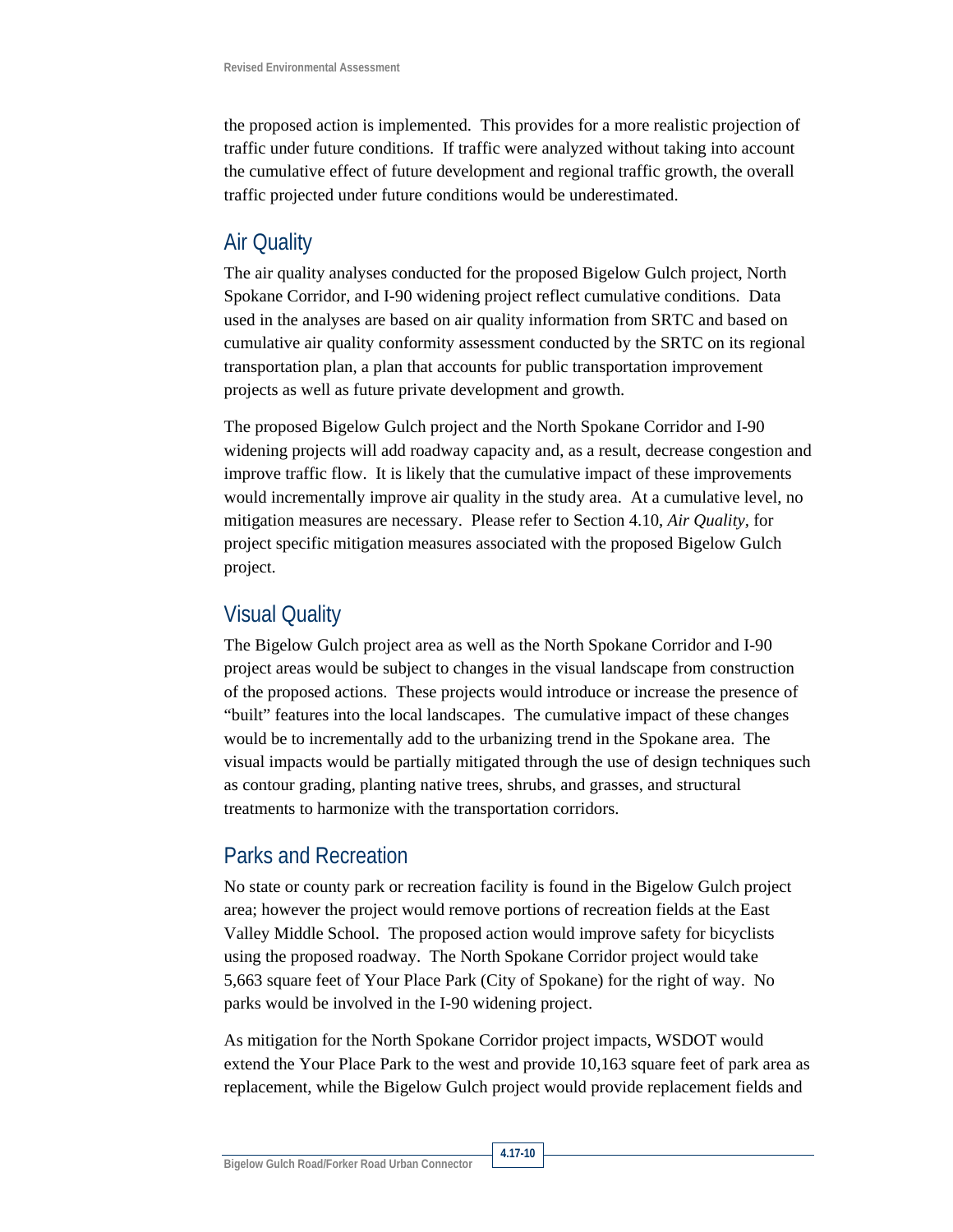other improvements. The cumulative effect of these projects would be to enhance rather than reduce or adversely affect parks or recreation activities in the future.

### Cultural Resources

The Bigelow Gulch project area and as well as the North Spokane Corridor and I-90 are known to contain historic properties eligible for listing in the National Register and known and unrecorded archaeological resources. The potential cumulative impact on cultural resources of the projects would be associated with increased risk of disturbance of archaeological resources as a result of ground disturbance and potential damage historic resources.

The mitigation measures developed to avoid cultural resource effects by the proposed action would minimize the risk of cumulative impacts on cultural resources. Please refer to Section 4.14, *Cultural and Historic Resources,* for additional discussion of mitigation measures to protect cultural resources associated with the proposed Bigelow Gulch project.

### Hazardous Materials

The Bigelow Gulch project area and the North Spokane Corridor are known to contain hazardous materials sites, none of which would require remediation as part of the Bigelow Gulch project and may or may not be required for the North Spokane Corridor or I-90 projects. Both the Bigelow Gulch and North Spokane Corridor projects would include asbestos and lead paint surveys, removal, or proper disposal. Cumulatively, cleanup associated with the projects would result in an incremental reduction of pollutants or potential health risks in the project areas.

Construction of the projects would include the use of materials that, if spilled, could result in localized degradation of surface and groundwater or soils. Long-term degradation would be avoided if cleanup occurred immediately. Such risk would be reduced by the use of required Spill Prevention, Containment, and Countermeasures Plans during project construction.

# **4.17.7. Proposed Mitigation**

As previously mentioned, proposed mitigation measures identified for each of the disciplines would minimize the potential for cumulative as well as site-specific impacts. Please refer to the mitigation measures described in each discipline section of this Revised EA. No additional mitigation measures are necessary to address potential cumulative impacts.